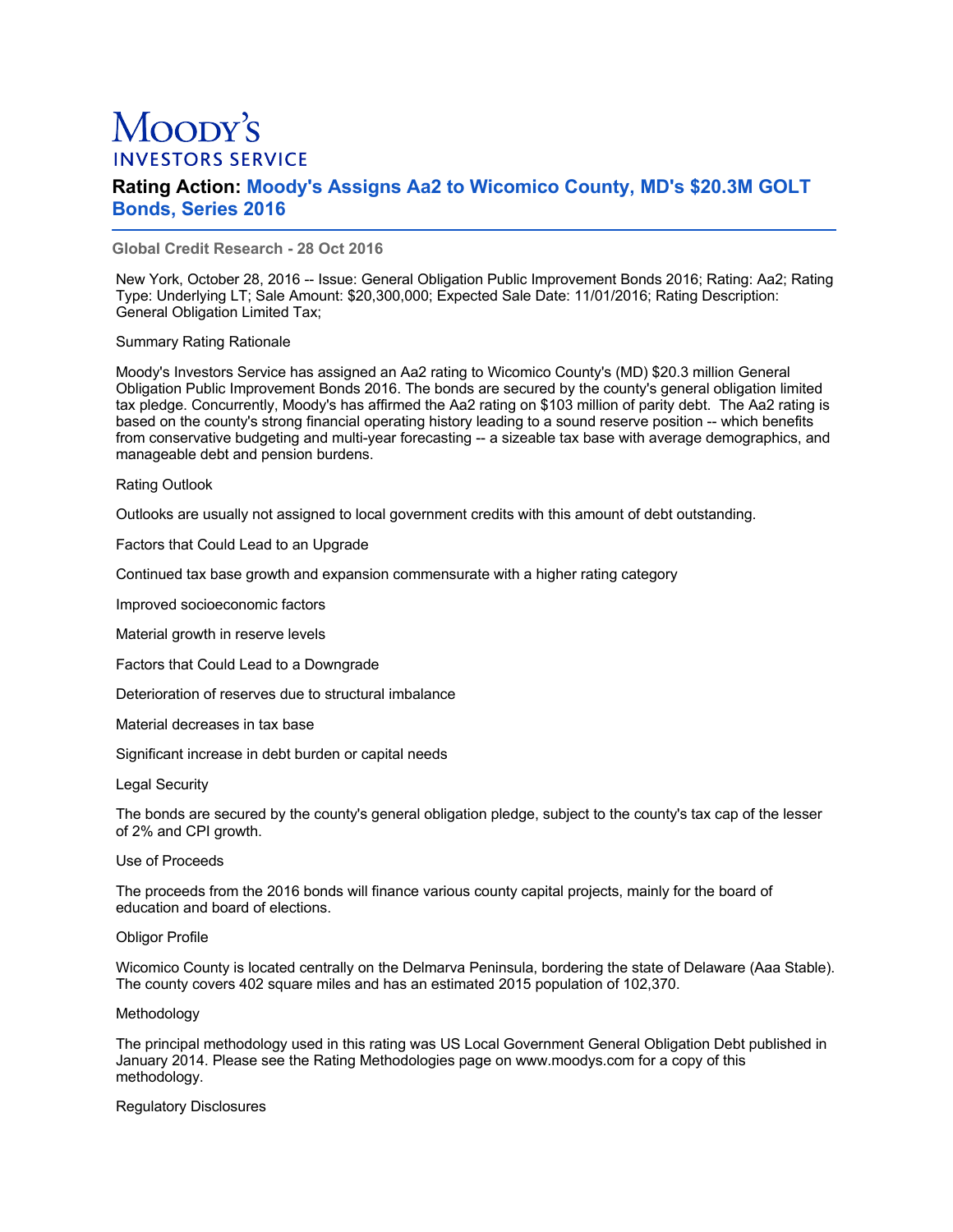For ratings issued on a program, series or category/class of debt, this announcement provides certain regulatory disclosures in relation to each rating of a subsequently issued bond or note of the same series or category/class of debt or pursuant to a program for which the ratings are derived exclusively from existing ratings in accordance with Moody's rating practices. For ratings issued on a support provider, this announcement provides certain regulatory disclosures in relation to the credit rating action on the support provider and in relation to each particular credit rating action for securities that derive their credit ratings from the support provider's credit rating. For provisional ratings, this announcement provides certain regulatory disclosures in relation to the provisional rating assigned, and in relation to a definitive rating that may be assigned subsequent to the final issuance of the debt, in each case where the transaction structure and terms have not changed prior to the assignment of the definitive rating in a manner that would have affected the rating. For further information please see the ratings tab on the issuer/entity page for the respective issuer on www.moodys.com.

Regulatory disclosures contained in this press release apply to the credit rating and, if applicable, the related rating outlook or rating review.

Please see www.moodys.com for any updates on changes to the lead rating analyst and to the Moody's legal entity that has issued the rating.

Please see the ratings tab on the issuer/entity page on www.moodys.com for additional regulatory disclosures for each credit rating.

Nikki Carroll Lead Analyst Regional PFG Northeast Moody's Investors Service, Inc. 7 World Trade Center 250 Greenwich Street New York 10007 US JOURNALISTS: 212-553-0376 SUBSCRIBERS: 212-553-1653

Dan Seymour Additional Contact State Ratings JOURNALISTS: 212-553-0376 SUBSCRIBERS: 212-553-1653

Releasing Office: Moody's Investors Service, Inc. 250 Greenwich Street New York, NY 10007 U.S.A JOURNALISTS: 212-553-0376 SUBSCRIBERS: 212-553-1653



© 2016 Moody's Corporation, Moody's Investors Service, Inc., Moody's Analytics, Inc. and/or their licensors and affiliates (collectively, "MOODY'S"). All rights reserved.

CREDIT RATINGS ISSUED BY MOODY'S INVESTORS SERVICE, INC. AND ITS RATINGS AFFILIATES ("MIS") ARE MOODY'S CURRENT OPINIONS OF THE RELATIVE FUTURE CREDIT RISK OF ENTITIES, CREDIT COMMITMENTS, OR DEBT OR DEBT-LIKE SECURITIES, AND CREDIT RATINGS AND RESEARCH PUBLICATIONS PUBLISHED BY MOODY'S ("MOODY'S PUBLICATIONS") MAY INCLUDE MOODY'S CURRENT OPINIONS OF THE RELATIVE FUTURE CREDIT RISK OF ENTITIES, CREDIT COMMITMENTS, OR DEBT OR DEBT-LIKE SECURITIES. MOODY'S DEFINES CREDIT RISK AS THE RISK THAT AN ENTITY MAY NOT MEET ITS CONTRACTUAL, FINANCIAL OBLIGATIONS AS THEY COME DUE AND ANY ESTIMATED FINANCIAL LOSS IN THE EVENT OF DEFAULT. CREDIT RATINGS DO NOT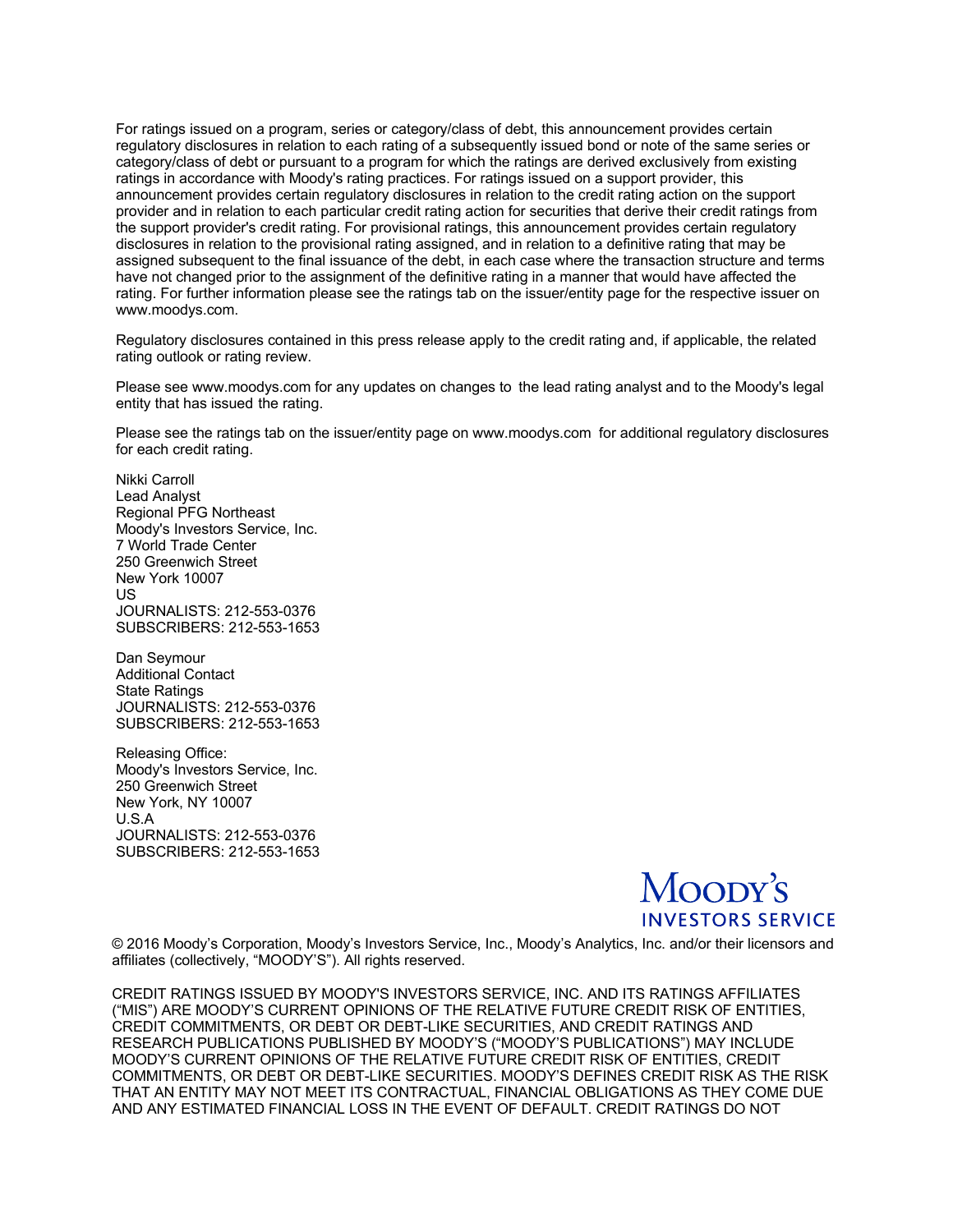ADDRESS ANY OTHER RISK, INCLUDING BUT NOT LIMITED TO: LIQUIDITY RISK, MARKET VALUE RISK, OR PRICE VOLATILITY. CREDIT RATINGS AND MOODY'S OPINIONS INCLUDED IN MOODY'S PUBLICATIONS ARE NOT STATEMENTS OF CURRENT OR HISTORICAL FACT. MOODY'S PUBLICATIONS MAY ALSO INCLUDE QUANTITATIVE MODEL-BASED ESTIMATES OF CREDIT RISK AND RELATED OPINIONS OR COMMENTARY PUBLISHED BY MOODY'S ANALYTICS, INC. CREDIT RATINGS AND MOODY'S PUBLICATIONS DO NOT CONSTITUTE OR PROVIDE INVESTMENT OR FINANCIAL ADVICE, AND CREDIT RATINGS AND MOODY'S PUBLICATIONS ARE NOT AND DO NOT PROVIDE RECOMMENDATIONS TO PURCHASE, SELL, OR HOLD PARTICULAR SECURITIES. NEITHER CREDIT RATINGS NOR MOODY'S PUBLICATIONS COMMENT ON THE SUITABILITY OF AN INVESTMENT FOR ANY PARTICULAR INVESTOR. MOODY'S ISSUES ITS CREDIT RATINGS AND PUBLISHES MOODY'S PUBLICATIONS WITH THE EXPECTATION AND UNDERSTANDING THAT EACH INVESTOR WILL, WITH DUE CARE, MAKE ITS OWN STUDY AND EVALUATION OF EACH SECURITY THAT IS UNDER CONSIDERATION FOR PURCHASE, HOLDING, OR SALE. MOODY'S CREDIT RATINGS AND MOODY'S PUBLICATIONS ARE NOT INTENDED FOR USE BY RETAIL INVESTORS AND IT WOULD BE RECKLESS AND INAPPROPRIATE FOR RETAIL INVESTORS TO USE MOODY'S CREDIT RATINGS OR MOODY'S PUBLICATIONS WHEN MAKING AN INVESTMENT DECISION. IF IN DOUBT YOU SHOULD CONTACT YOUR FINANCIAL OR OTHER PROFESSIONAL ADVISER.

ALL INFORMATION CONTAINED HEREIN IS PROTECTED BY LAW, INCLUDING BUT NOT LIMITED TO, COPYRIGHT LAW, AND NONE OF SUCH INFORMATION MAY BE COPIED OR OTHERWISE REPRODUCED, REPACKAGED, FURTHER TRANSMITTED, TRANSFERRED, DISSEMINATED, REDISTRIBUTED OR RESOLD, OR STORED FOR SUBSEQUENT USE FOR ANY SUCH PURPOSE, IN WHOLE OR IN PART, IN ANY FORM OR MANNER OR BY ANY MEANS WHATSOEVER, BY ANY PERSON WITHOUT MOODY'S PRIOR WRITTEN CONSENT.

All information contained herein is obtained by MOODY'S from sources believed by it to be accurate and reliable. Because of the possibility of human or mechanical error as well as other factors, however, all information contained herein is provided "AS IS" without warranty of any kind. MOODY'S adopts all necessary measures so that the information it uses in assigning a credit rating is of sufficient quality and from sources MOODY'S considers to be reliable including, when appropriate, independent third- party sources. However, MOODY'S is not an auditor and cannot in every instance independently verify or validate information received in the rating process or in preparing the Moody's Publications.

To the extent permitted by law, MOODY'S and its directors, officers, employees, agents, representatives, licensors and suppliers disclaim liability to any person or entity for any indirect, special, consequential, or incidental losses or damages whatsoever arising from or in connection with the information contained herein or the use of or inability to use any such information, even if MOODY'S or any of its directors, officers, employees, agents, representatives, licensors or suppliers is advised in advance of the possibility of such losses or damages, including but not limited to: (a) any loss of present or prospective profits or (b) any loss or damage arising where the relevant financial instrument is not the subject of a particular credit rating assigned by MOODY'S.

To the extent permitted by law, MOODY'S and its directors, officers, employees, agents, representatives, licensors and suppliers disclaim liability for any direct or compensatory losses or damages caused to any person or entity, including but not limited to by any negligence (but excluding fraud, willful misconduct or any other type of liability that, for the avoidance of doubt, by law cannot be excluded) on the part of, or any contingency within or beyond the control of, MOODY'S or any of its directors, officers, employees, agents, representatives, licensors or suppliers, arising from or in connection with the information contained herein or the use of or inability to use any such information.

NO WARRANTY, EXPRESS OR IMPLIED, AS TO THE ACCURACY, TIMELINESS, COMPLETENESS, MERCHANTABILITY OR FITNESS FOR ANY PARTICULAR PURPOSE OF ANY SUCH RATING OR OTHER OPINION OR INFORMATION IS GIVEN OR MADE BY MOODY'S IN ANY FORM OR MANNER WHATSOEVER.

Moody's Investors Service, Inc., a wholly-owned credit rating agency subsidiary of Moody's Corporation ("MCO"), hereby discloses that most issuers of debt securities (including corporate and municipal bonds, debentures, notes and commercial paper) and preferred stock rated by Moody's Investors Service, Inc. have, prior to assignment of any rating, agreed to pay to Moody's Investors Service, Inc. for appraisal and rating services rendered by it fees ranging from \$1,500 to approximately \$2,500,000. MCO and MIS also maintain policies and procedures to address the independence of MIS's ratings and rating processes. Information